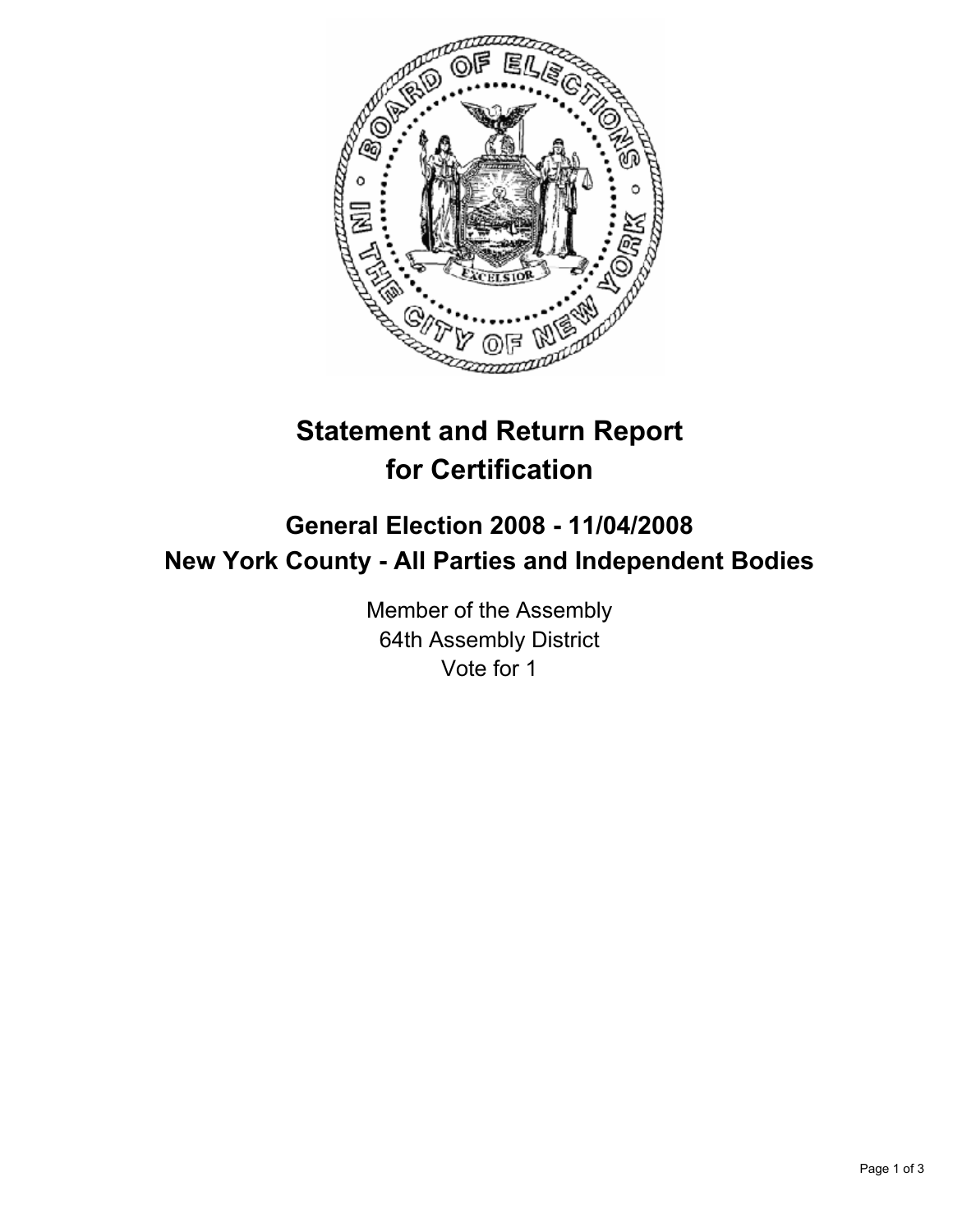

## **Assembly District 64**

| PUBLIC COUNTER                    | 39,600 |
|-----------------------------------|--------|
| <b>EMERGENCY</b>                  | 268    |
| <b>ABSENTEE/MILITARY</b>          | 1,468  |
| <b>AFFIDAVIT</b>                  | 2,066  |
| <b>Total Ballots</b>              | 44,042 |
| SHELDON SILVER (DEMOCRATIC)       | 26,285 |
| DANNIEL MAIO (REPUBLICAN)         | 7,387  |
| SHELDON SILVER (WORKING FAMILIES) | 1,347  |
| DANIEL MAIO (WRITE-IN)            |        |
| EPHRAIM ROSENBAUM (WRITE-IN)      |        |
| EPSTEIN & HASSEN (WRITE-IN)       |        |
| MARK AXINN (WRITE-IN)             |        |
| MIKE HARRISON (WRITE-IN)          |        |
| MILTON A. TINGLING (WRITE-IN)     |        |
| NONE OF THE ABOVE (WRITE-IN)      |        |
| NORA ANDERSON (WRITE-IN)          |        |
| NORA S. ANDERSON (WRITE-IN)       |        |
| TINGLING (WRITE-IN)               |        |
| <b>Total Votes</b>                | 35,029 |
| Unrecorded                        | 9,013  |